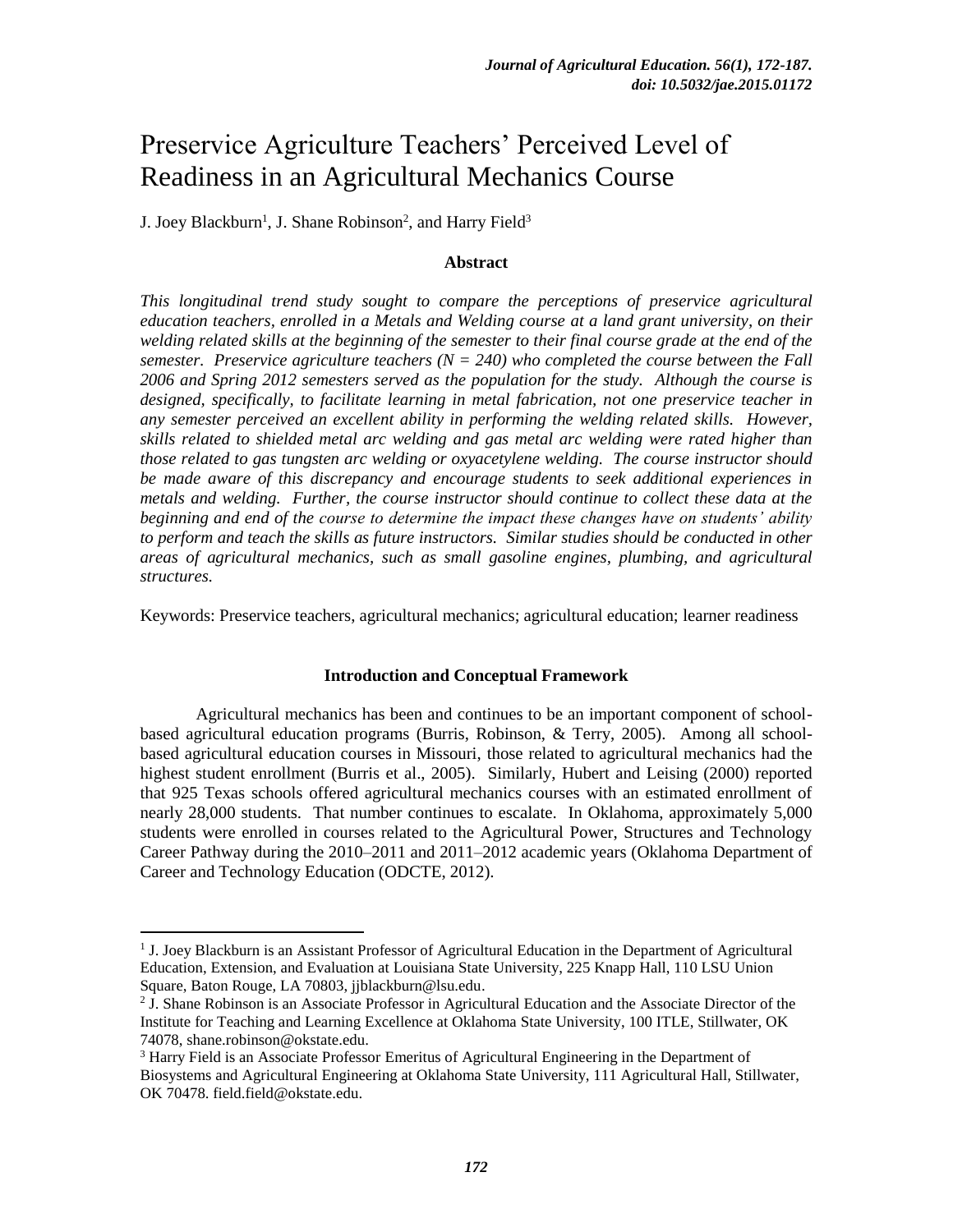Despite the popularity of agricultural mechanics courses at the secondary level, numerous agriculture teacher preparation programs in the United States require their preservice teachers to complete relatively few credit hours of agricultural mechanics for graduation. Burris et al. (2005) reported the majority of agricultural teacher education programs required 12 or fewer credit hours in agricultural mechanics, with 5 to 8 credit hours reported as the modal response needed for certification. Likewise, Hubert and Leising (2000) reported a mean of 6.7 credit hours of agricultural mechanics was required for agricultural education certification. Preservice teachers at Oklahoma State University are required to complete 5 credit hours of mechanized agriculture instruction for teacher certification (Leiby, Robinson, & Key, 2013).

Burris et al. (2005) recommended that teacher education programs be restructured to prepare graduates better in the area of agricultural mechanics. Increasing credit hour requirements, however, is not always an option for teacher education programs. Connors and Mundt (2001) conducted a census study of agricultural education teacher preparation programs in the United States and found the median number of credit hours required for graduation was 128. Of those 128 credit hours, 45 credit hours of technical agriculture was the median number required. Because of the pressure to decrease the total number of hours required for graduation, only a portion of the credit hours in technical agriculture can be devoted to agricultural mechanics. Dillard (1991) discussed the difficultly of preparing agricultural education instructors to teach agricultural mechanics when so few credit hours are required at the post-secondary level.

Burris et al. (2005) recommended that teacher preparation programs create innovative strategies to ensure both preservice and in-service agriculture teachers develop technical competencies. Several studies have examined the needs of both preservice and in-service teachers in agricultural mechanics laboratory management, with *safety* being the common denominator. Johnson and Shumacher (1989) conducted a Delphi study that identified 50 agricultural mechanics laboratory management competencies needed by agricultural education teachers. The competencies ranged from documenting safety instruction to making both major and minor facility repairs.

Johnson, Schumacher, and Stewart (1990) sought to identify the agricultural mechanics laboratory management needs of in-service agricultural education teachers in Missouri. The authors found that issues concerning safety were the greatest professional development need for teachers. Nearly two decades later, Saucier, Terry, and Schumacher (2009) conducted a similar study of Missouri agricultural education teachers to determine their professional development needs in agricultural mechanics laboratory management. The areas they found to have the greatest need for professional development were (a) safety, (b) managing hazardous materials, and (c) repairing equipment. Saucier and McKim (2011) assessed student teachers in Texas and reported the greatest areas of need were maintaining and repairing equipment and safety in the laboratory. In a study of Wyoming agriculture teachers, McKim and Saucier (2011) reported laboratory safety and equipment maintenance were the two areas in greatest need of professional development.

With the number of required credit hours necessary to become an agricultural education teacher unlikely to increase, teacher education programs must determine how to prepare future teachers best without adding courses to a shrinking plan of study (Burris et al., 2005). The strategy taken by Oklahoma State University includes aligning mechanized agriculture courses with ODCTE skills standards (Leiby, 2010). The ODCTE career standards were created to serve as the:

Foundation for competency-based instruction in Oklahoma's CareerTech system. The skills standards outline the knowledge, skills, and abilities needed to perform related jobs within an industry. Skills standards are aligned with national skills standards; therefore, a student trained to the skills standards possesses technical skills that make him/her employable in both state and national job markets (ODCTE, 2006, p. A).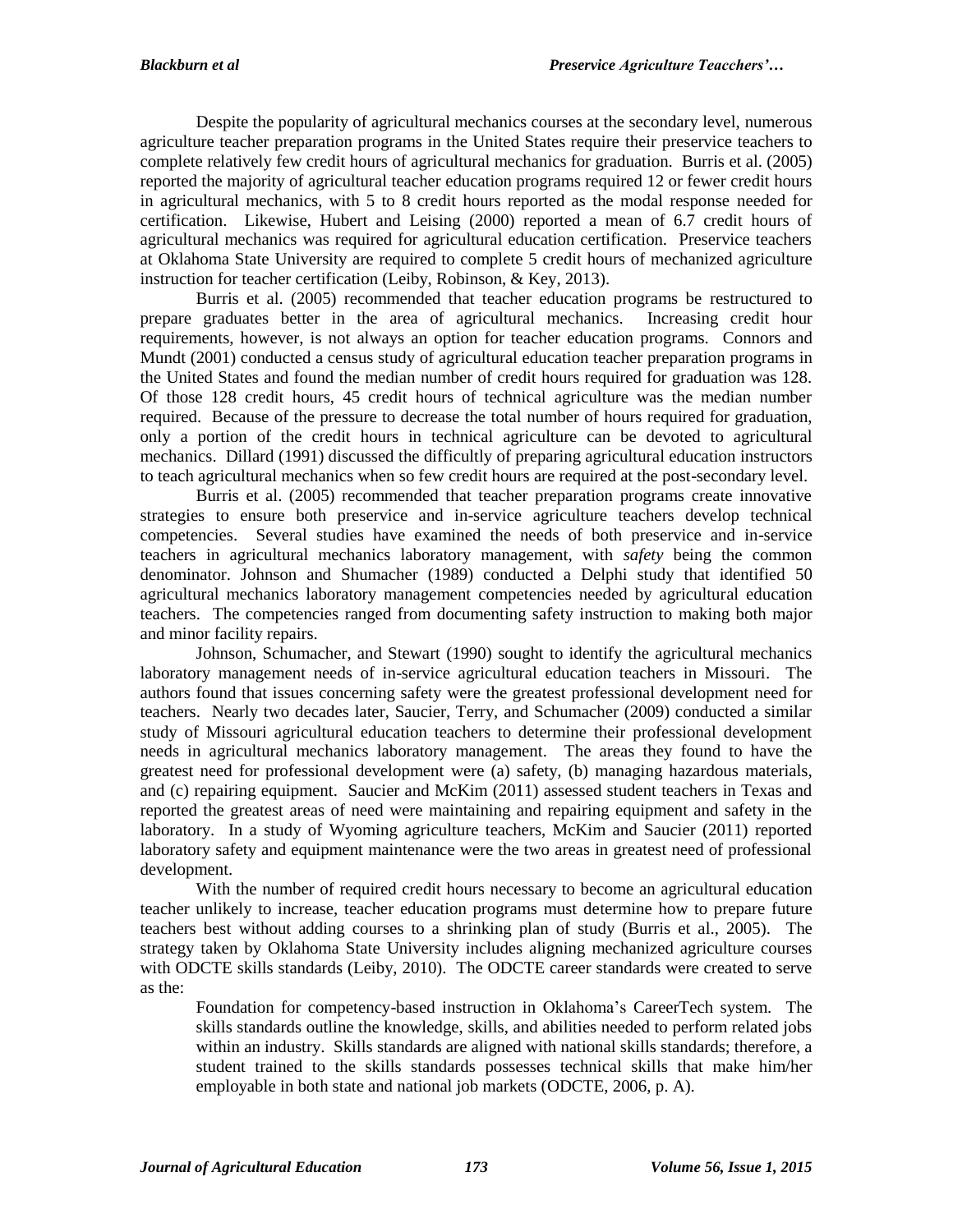Specifically, the metal fabrication course at Oklahoma State University was aligned with the Agricultural Power and Technology: Welding Technician Skills Standards, which were endorsed by the American Welding Society (AWS) (Leiby et al., 2013). The major duties described in these skills standards include employing safety while using: (a) shielded metal arc welding (SMAW), (b) gas metal arc welding (GMAW), (c) gas tungsten arc welding (GTAW), and (d) oxyacetylene welding (OAW) (ODCTE, 2006). Saucier, McKim, and Tummons (2012) conducted a Delphi study in Missouri to determine essential agricultural mechanics skills needed by early career agriculture teachers. The expert panel identified 23 skills needed by early career agriculture teachers, including (a) SMAW, (b) GMAW, (c) OAW, and (d) GTAW. These agricultural mechanics content areas represent competencies needed by agriculture teachers who teach courses with a focus on metals and welding (Leiby et al., 2013; Saucier et al., 2012).

Currently, preservice teachers at Oklahoma State University enroll in a two-credit hour metals and welding course (Oklahoma State University, 2012). Therefore, the limited number of credit hours requires that instructional time be utilized to its fullest potential. One means to attain optimal instructional efficiency is to ensure learners are ready to learn. "Readiness is a prerequisite for learning. Subject matter and learning experiences must be provided that begin where the learner is" (Newcomb, McCraken, Warmbrod, & Whittington, 2004, p. 30). Several formal and informal strategies to gauge learner readiness are available to teachers. Informally, teachers observe student reactions to subject matter or ask students questions (Newcomb et al., 2004). Readiness can also be determined more formally, as teachers may investigate prior courses students have completed or even administer pre-tests to assess prior knowledge.

Readiness also speaks to how seriously students invest in their education and build their human capital. This study was based, conceptually, on the human capital theory (HCT). HCT is the investment people make in their education, skills, and training to become more employable or well-rounded in life (Becker, 1964; Shultz, 1971). In addition to education, HCT assumes that people will develop the skills and competencies necessary for a particular job (Becker, 1964; Bernston, Sverke, & Marklund, 2006; Garavan, Morley, Bunnigle, & Collins, 2001; Little, 2003; Shultz, 1971; Smith, 2010). When people invest in "sector specific" human capital (Smith, 2010, p. 42), they become more prepared for the workforce because they can then perform the critical and important skills necessary for the job in that sector of the industry (Heckman, 2000; Iannaccone, 1990).

Agricultural education teachers who are prepared well in agricultural mechanics can "safely and effectively guide agricultural education students in the development of practical, hands-on skills" (McKim & Saucier, 2011, p. 84). Leiby et al. (2013) conducted a study to determine the impact of a course on metals and welding on preservice teachers' content knowledge and sense of confidence to teaching welding related skills. Their study revealed that at the beginning of the course the preservice teachers recognized the importance of welding skills, but lacked confidence in their ability to teach. At the end of the course, the preservice teachers still perceived the skills as important, and their confidence to teach them was higher (Leiby et al., 2013). However, the mean scores associated with their confidence to teach the skills was lower than those of their perceived level of importance of the skills (Leiby et al., 2013), indicating that teachers recognized the need to teach the skills, but lacked confidence to do so effectively.

A review of the literature indicated that most agriculture teacher preparation programs require relatively few credit hours in agricultural mechanics (Burris et al., 2005). Recent studies have focused on agricultural mechanics competencies needed by both preservice and in-service agriculture teachers (Burris et al., 2005; Saucier et al., 2009; McKim & Saucier, 2011; Saucier & McKim, 2011; Saucier, et al., 2012). Leiby et al. (2013) investigated how a metals and welding course impacted preservice teachers' perceptions of importance and confidence to teach welding related skills. However, little current research was found that investigated preservice teachers' perceptions, longitudinally, regarding their agricultural mechanics skills prior to a post-secondary course.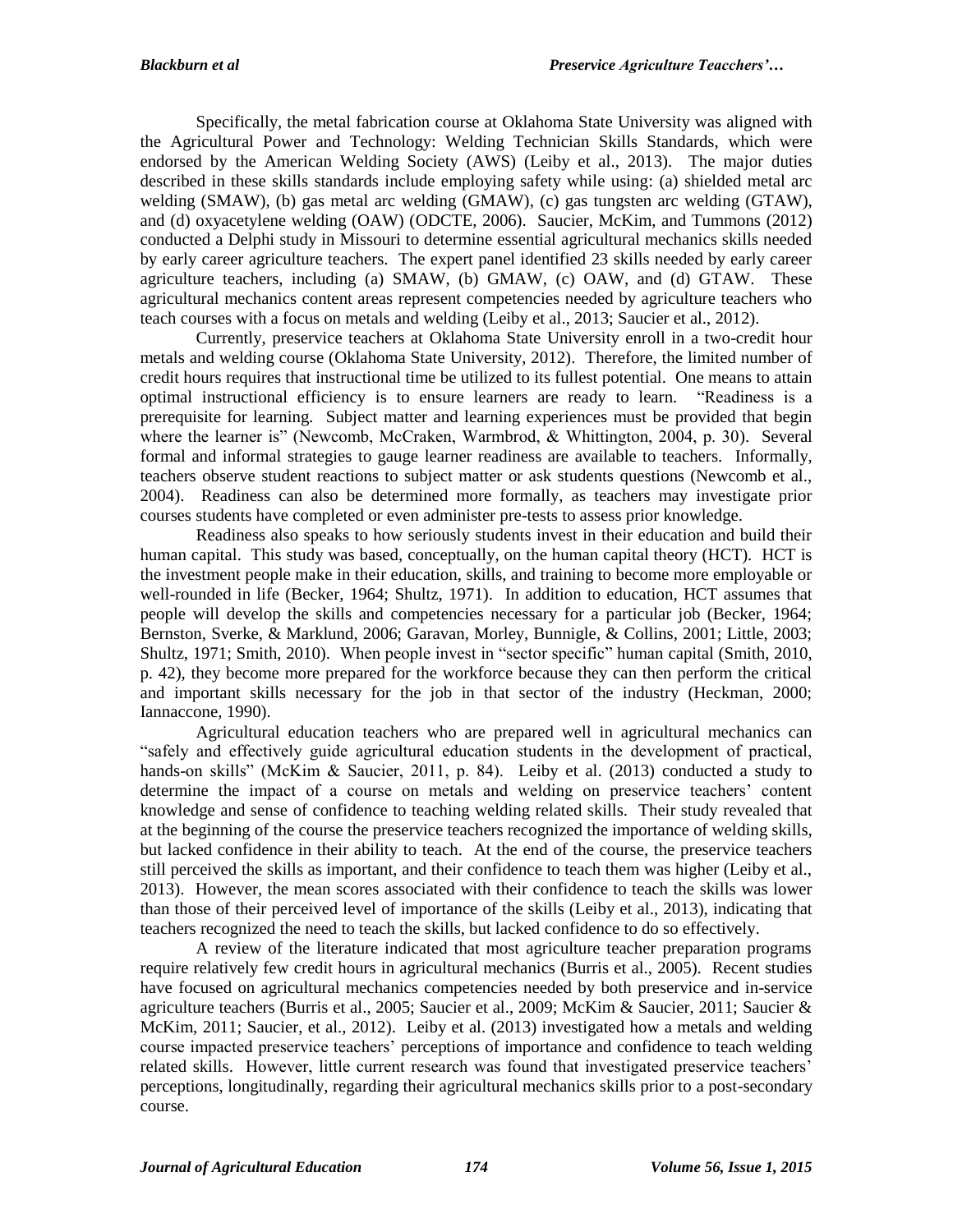This research study relates to Research Priority Area 3: Sufficient Scientific and Professional Workforce that Addresses the Challenges of the 21st Century (Doerfert, 2011). Specifically, this research addresses key outcome number one, which states the need for "A sufficient supply of well-prepared agricultural scientists and professionals drive sustainable growth, scientific discovery, and innovation in public, private, and academic settings" (p. 18). Developing the technical competence of future teachers of agriculture is a vital component of addressing the challenge presented in this research priority area.

# **Purpose of the Study**

The purpose of this longitudinal trend study was to determine the perceptions of preservice agricultural education teachers regarding their ability to perform welding related skills at the beginning of the semester in a mechanized agriculture course centered on metal fabrication. Further, this study sought to compare those perceptions to their final course grade at the end of the semester. The following research objectives guided this study:

- 1. Describe the personal characteristics of preservice agricultural education teachers that enrolled in a mechanized agriculture course between Fall 2006 and Spring 2012 semesters.
- 2. Describe preservice agricultural education teachers' perceptions of their ability to perform welding skills at the beginning of a mechanized agriculture course.
- 3. Determine trends of preservice agricultural education teachers' perceptions of their ability to perform welding skills at the beginning of a mechanized agriculture course.
- 4. Explain the relationship between preservice teacher's perceptions of their ability to perform welding skills and their final grade in the mechanized agriculture course.

#### **Methods**

The population for this longitudinal, trend study was all preservice agricultural education students  $(N = 240)$  enrolled in a Metals and Welding course between the Fall 2006 and Spring 2012 semesters. Longitudinal, trend studies allow researchers to examine changes in a particular population over time (Gay, Mills, & Airasian, 2009). The purpose of the Metals and Welding course was to teach welding safety, as well as principles and applications of (a) Shielded Metal Arc Welding (SMAW), (b) Gas Metal Arc Welding (GMAW), (c) Gas Tungsten Arc Welding, and (d) Oxy-acetylene Welding (OAW) (Oklahoma State University Mechanized Agriculture Course Descriptions). The instructor of the Metals and Welding course desired to know the perceived level of readiness of students at the beginning of the course each semester. As such, the course instructor created an instrument designed to assess students' perceptions of their abilities to perform the welding related skills taught in the course and administered that instrument to students on the first day of class. This allowed the instructor to have a formal measure of student readiness (Newcomb et al., 2004). The items on the instrument were aligned with the ODCTE Agricultural Power and Technology: Welding Technician Skills Standards. The instrument was comprised of two sections; the first section was student personal characteristics, including gender and academic classification. The second section was comprised of welding skills taught in the course. Since this instrument was administered as a routine component of the course, the Oklahoma State University Institutional Review Board deemed this study exempt from review.

Per section two, students were asked to rate their perceived ability to perform skills related to (a) SMAW, (b) GMAW, (c) GTAW, and (d) OAW. The categories of (a) SMAW, (b) GMAW, and (c) GTAW constructs each comprised of three individual items, while the OAW construct was comprised of two items. Each item asked the students to rate their ability to perform specific skills taught in the course. For example, one item in the SMAW construct asked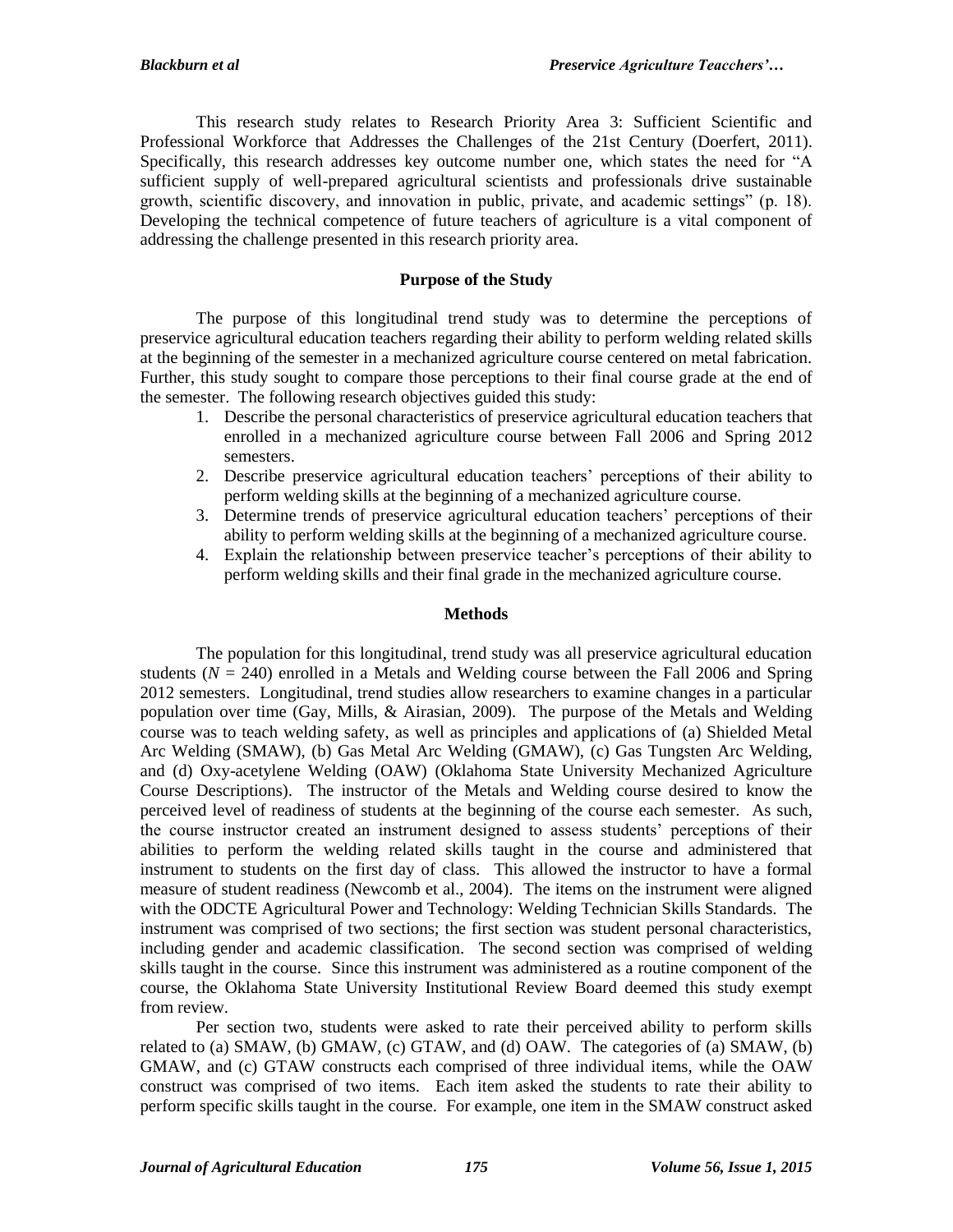the students to rate their perceived ability to perform a SMAW bead. Post hoc reliability was calculated using Cronbach's alpha, and indicated coefficients of (a) .94 (SMAW), (b) .90 (GMAW), (c) .95 (GTAW), and (d) .85 (OAW). Two agricultural education faculty members and one agricultural education doctoral student determined that the instrument exhibited both face and content validity. Content validity is achieved when an instrument measures what is intended to measure and is specifically comprised of item validity and sampling validity (Gay et al., 2009). Item validity is whether each item in an instrument is related to the intended content (Gay et al., 2009). Whether the items that comprise the instrument reflect the content as a whole is referred to as sampling validity (Gay et al., 2009).

Data related to research objective one were analyzed via descriptive statistics, specifically, modes of central variability, such as frequencies and percentages. Research objectives two and three were analyzed using measures of central tendency (i.e., means and standard deviations). Data associated with research objective four were analyzed by calculating the Spearman rho correlation coefficient. Correlations can be employed in descriptive research to explain and existing relationship among variables (Gay et al., 2009; Miller, 1994, p. 5). Spearman rho is the appropriate correlation coefficient when investigating relationships involving ordinal data. (Gay et al., 2009). To interpret the degree of each relationship, a coefficient of determination was calculated to ascertain course grade variance explained by welding related skill perceptions (Creswell, 2012).

# **Findings**

Research objective one sought to describe the enrollment of preservice agricultural education teachers  $(N = 240)$  in a mechanized agriculture course between the Fall 2006 and the Spring 2012 semesters. Fall 2009 consisted of the highest enrollment of preservice agricultural education teachers  $(n = 40)$  (see Figure 1). The Spring 2010 and Spring 2012 semesters consisted of the lowest enrollment  $(n = 10)$  of preservice agricultural education teachers. Regarding gender of preservice agricultural education teachers enrolled in a mechanized agriculture course between the Fall 2006 semester and the Spring 2012 semester, two-thirds  $(n = 160)$  of the students who enrolled in the course were male and one-third  $(n = 80)$  of the students were female (see Figure 1). The majority of students  $(n = 223)$  were classified as either juniors or seniors (see Table 1).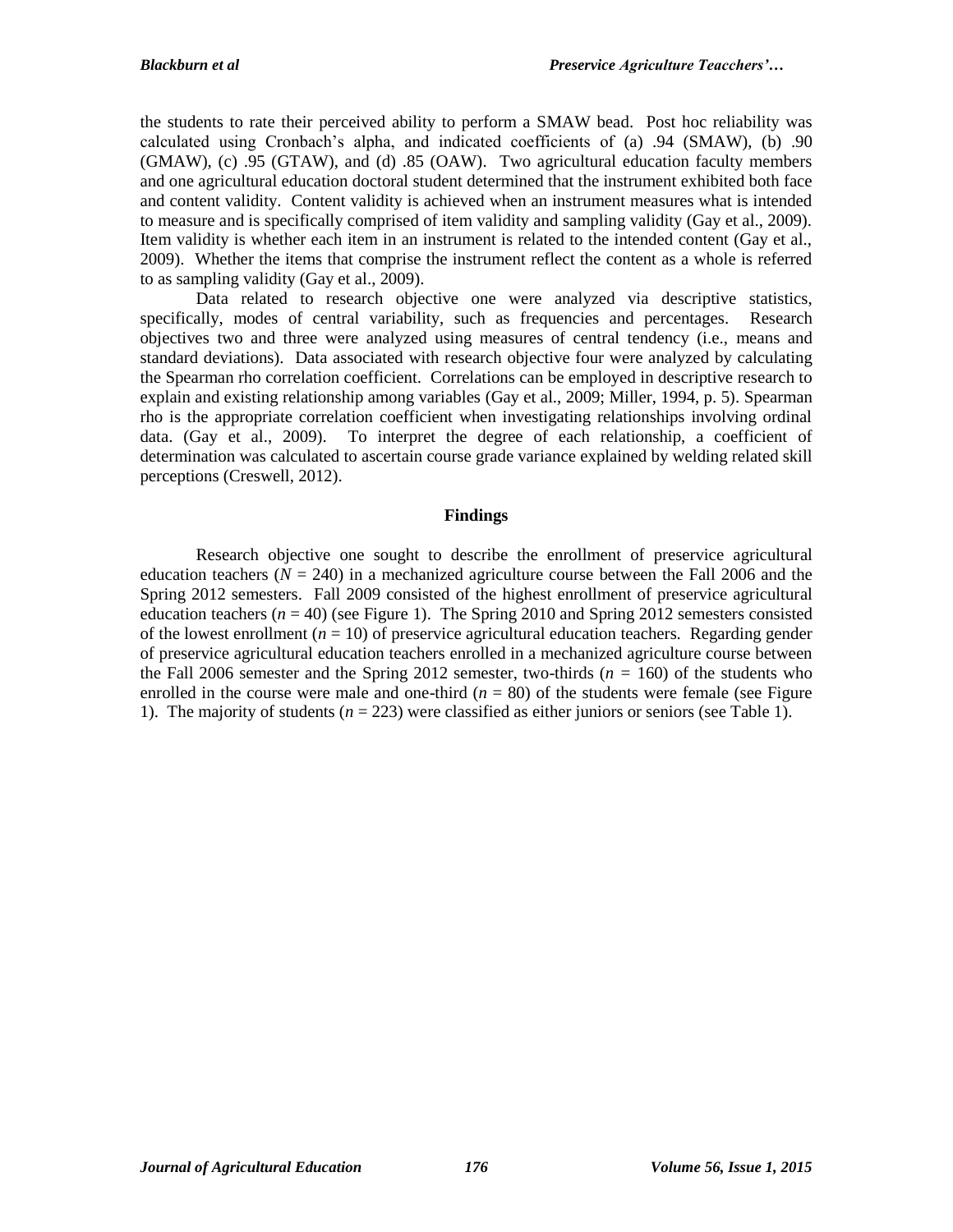

*Figure1.* Number of Students Enrolled in Metals and Welding Between the 2006 Fall Semester and the 2012 Spring Semester  $(N = 240)$ .

Table 1

*Academic Classification of Students Enrolled in Metals and Welding Between the 2006 Fall Semester and the 2012 Spring Semester* (*N* = 240)

| Classification |     | %    |
|----------------|-----|------|
| Freshman       |     | 2.1  |
| Sophomore      | 12  | 5.0  |
| Junior         | 116 | 48.3 |
| Senior         | 107 | 44.6 |

Research objective two sought to determine students' perceptions of their ability to perform welding related skills at the beginning of the mechanized agriculture course, while research objective three was to determine trends associated with the preservice teachers' perceptions of their abilities to perform welding related skills. Table 2 depicts the students' perceptions of their ability to perform welding skills by semester. Those enrolled in the Spring 2011 semester held the highest ( $M = 2.31$ ;  $SD = .86$ ) perceptions of their ability to perform SMAW skills. Those enrolled in the Spring 2012 semester held the lowest  $(M = 1.80; SD = .72)$ perceptions of their ability to perform SMAW skills.

Regarding GMAW skills, students enrolled in the Summer 2009 semester held the highest ( $M = 2.15$ ;  $SD = .52$ ) perceptions of their ability. The lowest perceptions of ability to perform GMAW skills were held by preservice teachers enrolled in the spring 2012 semester (*M*   $=1.45$ ; *SD* = .61). Preservice teachers enrolled in the Fall 2009 semester held the highest (*M* = 1.36;  $SD = .66$ ) perceptions of their ability to perform GTAW skills. The lowest perceptions of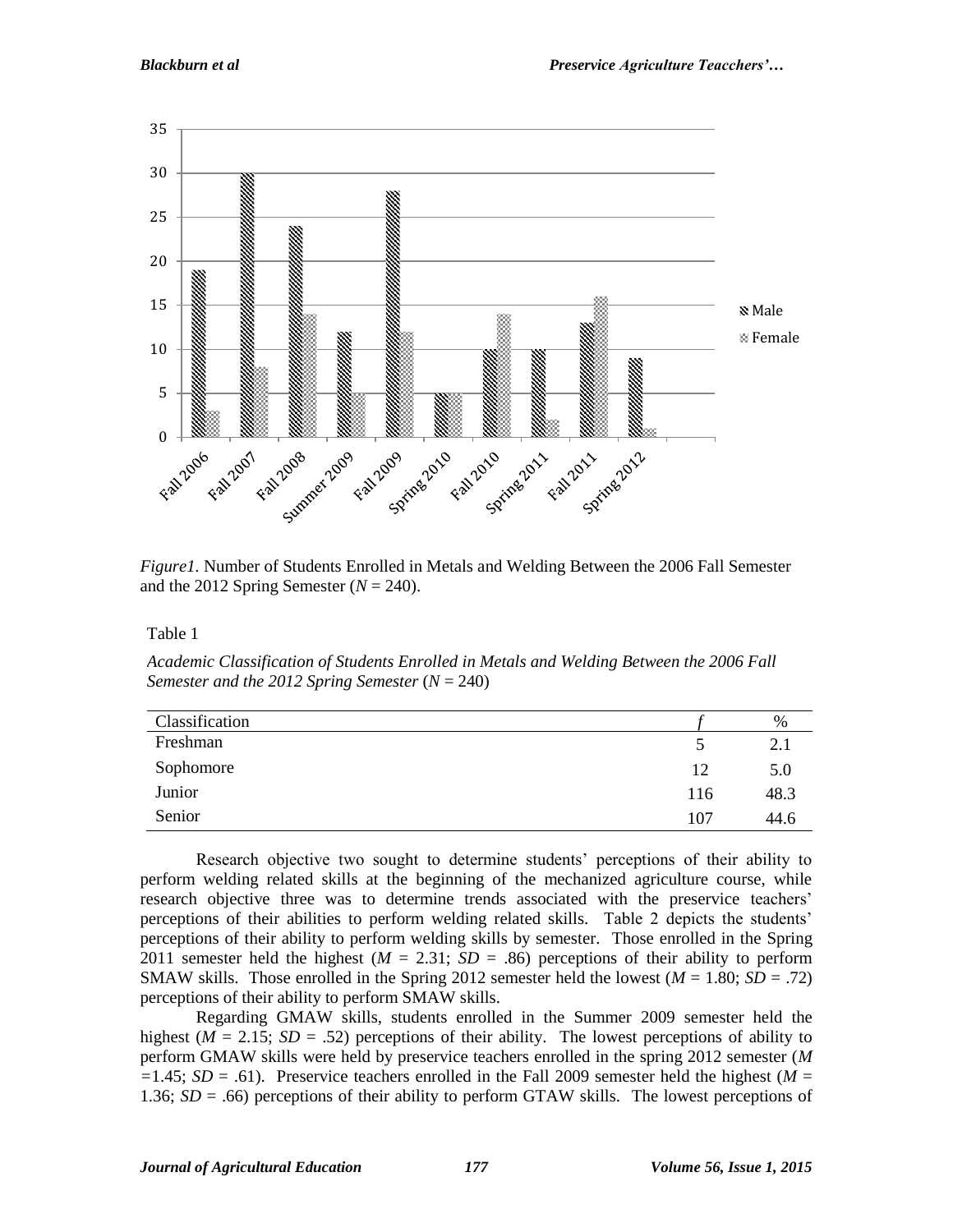ability to perform GTAW related skills were held by preservice teachers enrolled in the Fall 2006 semester  $(M = 1.09; SD = .29)$ . Preservice teachers enrolled in the mechanized agriculture course during the summer of 2009 held the highest ( $M = 1.85$ ;  $SD = .75$ ) perception of their ability to perform OAW skills. The lowest ( $M = 1.05$ ;  $SD = .16$ ) perception of ability to perform OAW related skills were held by the preservice teachers enrolled during the Spring 2012 semester (see Table 2).

Table 2

*Preservice Agriculture Teachers' Perception of their Ability to Perform Welding Skills by Semester* (*n* = 240)

| Variable         | $\boldsymbol{n}$ | $\mu$ | $\sigma$ |
|------------------|------------------|-------|----------|
| Fall 2006        | 22               |       |          |
| <b>SMAW</b>      |                  | 2.09  | .76      |
| <b>GMAW</b>      |                  | 1.65  | .69      |
| <b>GTAW</b>      |                  | 1.09  | .29      |
| <b>OAW</b>       |                  | 1.38  | .56      |
| Fall 2007        | 38               |       |          |
| <b>SMAW</b>      |                  | 2.22  | .94      |
| <b>GMAW</b>      |                  | 1.93  | .86      |
| <b>GTAW</b>      |                  | 1.21  | .53      |
| <b>OAW</b>       |                  | 1.42  | .69      |
| <b>Fall 2008</b> | 38               |       |          |
| <b>SMAW</b>      |                  | 2.00  | .85      |
| <b>GMAW</b>      |                  | 1.81  | .74      |
| <b>GTAW</b>      |                  | 1.17  | .42      |
| <b>OAW</b>       |                  | 1.16  | .40      |
| Summer 2009      | 17               |       |          |
| <b>SMAW</b>      |                  | 2.13  | .51      |
| <b>GMAW</b>      |                  | 2.15  | .52      |
| <b>GTAW</b>      |                  | 1.71  | .71      |
| <b>OAW</b>       |                  | 1.85  | .75      |
| Fall 2009        | 40               |       |          |
| <b>SMAW</b>      |                  | 2.15  | .90      |
| <b>GMAW</b>      |                  | 2.07  | .84      |
| <b>GTAW</b>      |                  | 1.36  | .66      |
| <b>OAW</b>       |                  | 1.50  | .73      |
| Spring 2010      | 10               |       |          |
| <b>SMAW</b>      |                  | 1.83  | .74      |
| <b>GMAW</b>      |                  | 1.47  | .56      |
| <b>GTAW</b>      |                  | 1.10  | .32      |
| <b>OAW</b>       |                  | 1.10  | .32      |

Table 2 Continues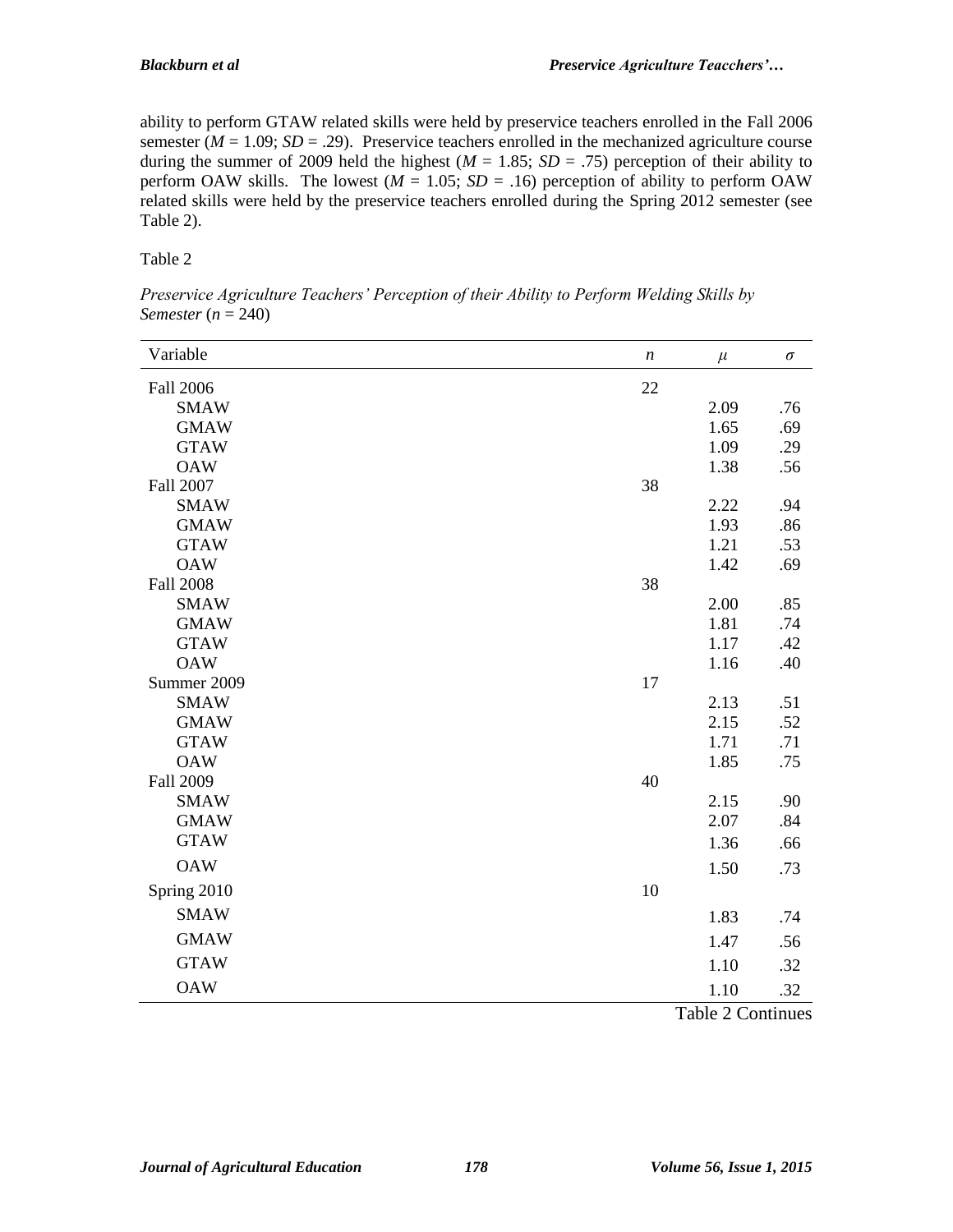# Table 2 Continued

| Fall 2010   | 24 |      |     |
|-------------|----|------|-----|
| <b>SMAW</b> |    | 1.86 | .80 |
| <b>GMAW</b> |    | 1.75 | .78 |
| <b>GTAW</b> |    | 1.31 | .59 |
| <b>OAW</b>  |    | 1.40 | .57 |
| Spring 2011 | 12 |      |     |
| <b>SMAW</b> |    | 2.31 | .86 |
| <b>GMAW</b> |    | 1.98 | .87 |
| <b>GTAW</b> |    | 1.25 | .45 |
| <b>OAW</b>  |    | 1.38 | .57 |
| Fall 2011   | 29 |      |     |
| <b>SMAW</b> |    | 1.90 | .88 |
| <b>GMAW</b> |    | 1.65 | .68 |
| <b>GTAW</b> |    | 1.21 | .43 |
| <b>OAW</b>  |    | 1.22 | .39 |
| Spring 2012 | 10 |      |     |
| <b>SMAW</b> |    | 1.80 | .72 |
| <b>GMAW</b> |    | 1.45 | .61 |
| <b>GTAW</b> |    | 1.30 | .67 |
| <b>OAW</b>  |    | 1.05 | .16 |
|             |    |      |     |

*Preservice Agriculture Teachers' Perception of their Ability to Perform Welding Skills by Semester* (*n* = 240)

*Note: 4 = Excellent Ability; 1 = No Experience Performing Skill*

Table 3 describes the perceptions of students'  $(N = 240)$  ability to perform welding related skills by construct. When assessing composite means, SMAW was the highest rated perceived skill in which preservice teachers could perform  $(M = 2.05; SD = .84)$ . The lowest rated composite mean was GTAW skills  $(M = 1.26; SD = .54)$  (see Table 3).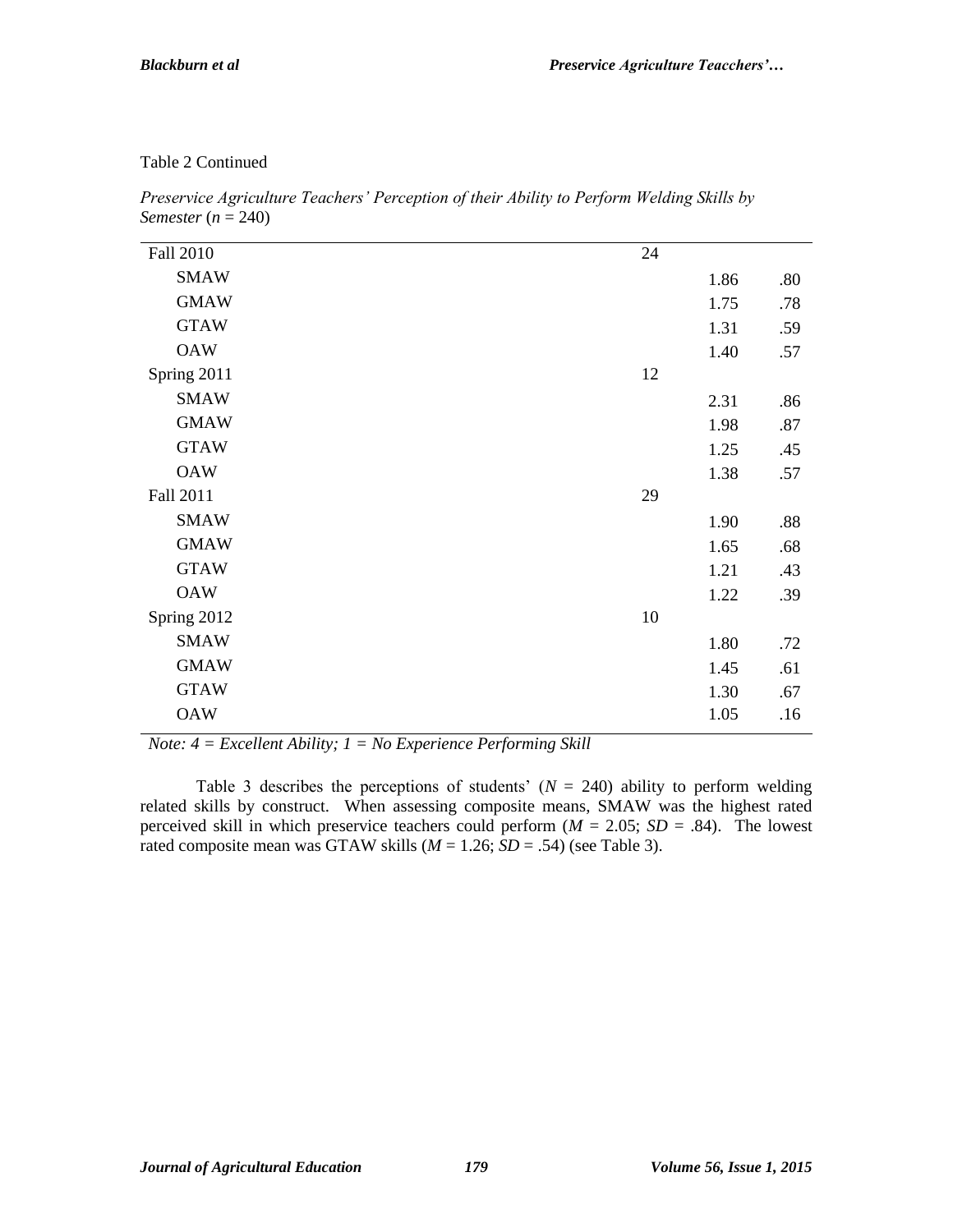Table 3

| Variable                     | $\mu$ | $\sigma$ |
|------------------------------|-------|----------|
| <b>SMAW Bead</b>             | 2.23  | .88      |
| <b>SMAW Joint</b>            | 2.06  | .89      |
| <b>SMAW Pipe Weld</b>        | 1.88  | .88      |
| <b>SMAW</b> Composite Mean   | 2.05  | .84      |
| <b>GMAW Bead</b>             | 2.11  | .94      |
| <b>GMAW</b> Joint            | 2.02  | .94      |
| <b>GMAW Structural Steel</b> | 1.87  | .94      |
| <b>GMAW Aluminum</b>         | 1.33  | .63      |
| <b>GMAW</b> Composite Mean   | 1.84  | .77      |
| <b>GTAW Bead</b>             | 1.28  | .58      |
| <b>GTAW</b> Joint            | 1.25  | .52      |
| <b>GTAW Composite Mean</b>   | 1.26  | .54      |
| <b>OAW</b> Steel             | 1.37  | .64      |
| <b>OAW</b> Braze             | 1.36  | .64      |
| <b>OAW</b> Composite Mean    | 1.36  | .60      |

*Preservice Agricultural Education Teachers' Perceptions of their Ability to Perform Welding Skills* (*N* = 240)

*Note: 4 = Excellent Ability; 1 = No Experience Performing Skill*

Research objective three was to determine trends related to preservice teachers' perceptions of their welding related skills. The mean scores for (a) SMAW, (b) GMAW, (c) GTAW and (d) OAW are shown in Figure 2. The figure shows that little change occurred in preservice teacher perceptions of their welding-related skills between semesters.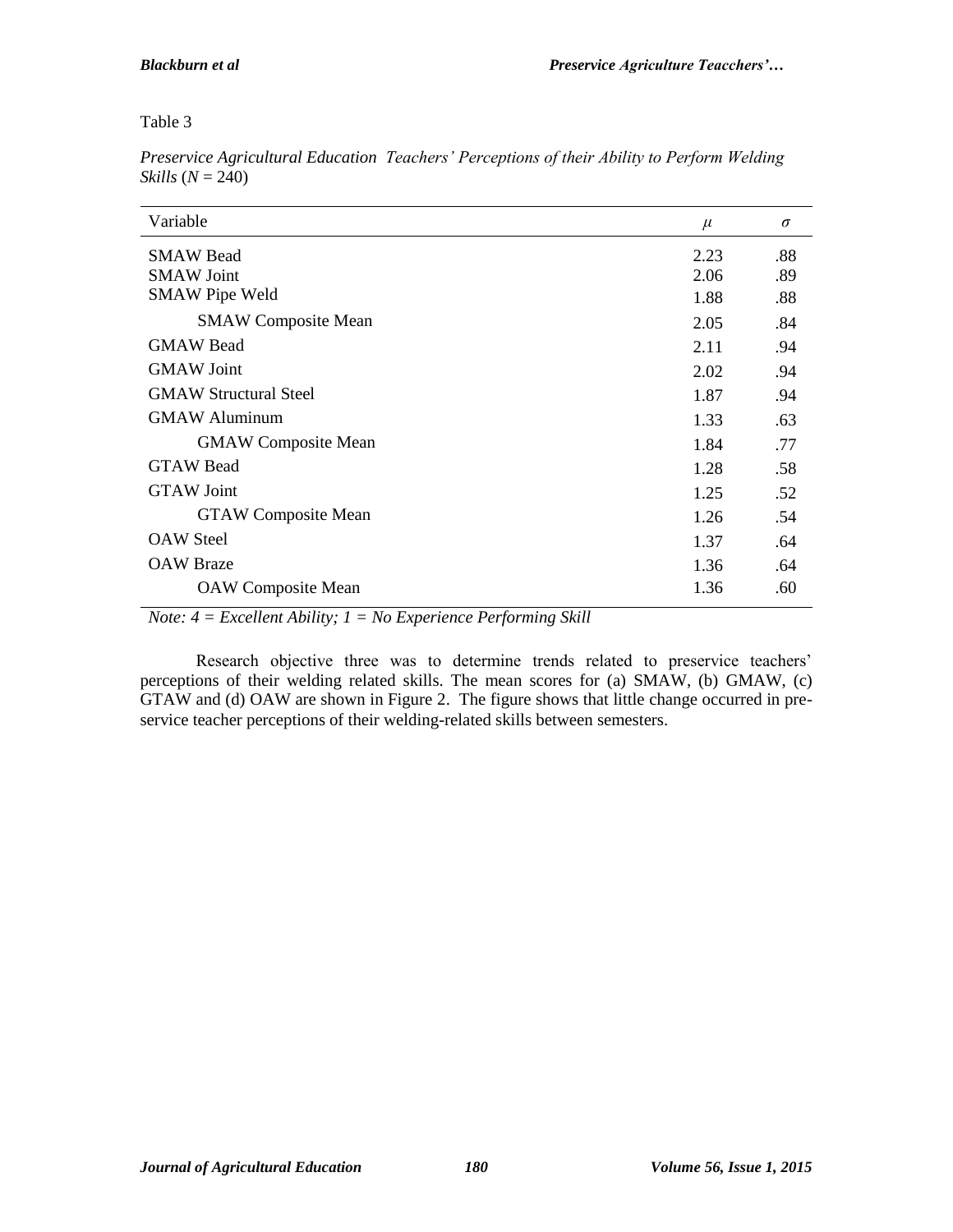

*Figure 2.* Preservice agriculture teachers' perceptions of their ability to perform welding related skills by semester.

Research objective four sought to explain the relationship between preservice teachers' perceptions of their ability to perform welding related skills and their final course grade in a mechanized agriculture course focused on welding. Table 4 lists the frequencies and percentages of final course grade. Roughly three-fourths  $(n = 184)$  of students earned either a C or *B* grade in the course. In addition, approximately 12% earned either a *D* or *F* and 11% earned an *A* (see Table 4).

Table 4

| Grade    |     | %                |
|----------|-----|------------------|
| F        |     | 3.3              |
|          | 21  | 8.8              |
| $\Gamma$ | 75  |                  |
| B        | 109 | $31.3$<br>$45.4$ |
| A        | 27  | 11.3             |

*Final Grade Frequencies for Preservice Agricultural Education Teachers Completing the Metals and Welding Course Between the Fall 2006 and Spring 2012 Semesters (N =* 240*)*

When comparing perceived skills with final grades, statistically significant  $(p < .05)$ relationships were found between (a) SMAW, (b) GMAW, and (c) OAW skills and end-ofinstruction scores (see Table 5). Approximately four percent of the course grade variance could be explained by the perceptions of SMAW and OAW welding skills, while approximately three percent of the course grade variance was explained by the perceptions of GMAW skills. A statistically significant relationship between course grade and GTAW skills did not exist (see Table 5).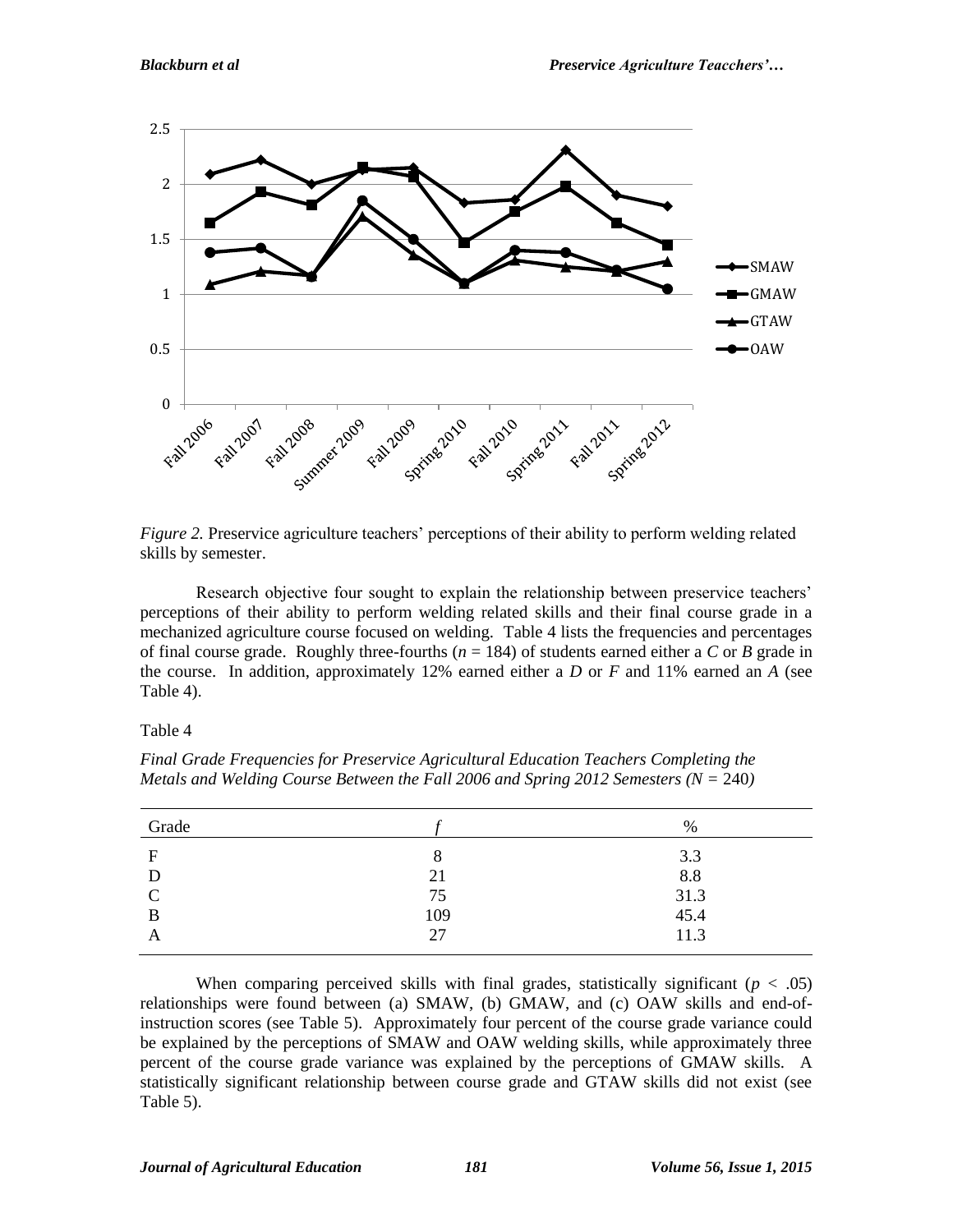# Table 5

*Relationships<sup>a</sup> of Preservice Agricultural Education Teachers' (N = 240) Perceptions of Abilities to Perform Welding Related Skills and Final Course Grade*

|                                          | Course Grade |           |
|------------------------------------------|--------------|-----------|
| Construct                                | $\rho_s$     |           |
| Shielded Metal Arc Welding (SMAW) skills | $.20*$       | .04       |
| Gas Metal Arc Welding (GMAW) skills      | $.16*$       | .03       |
| Gas Tungsten Arc Welding (GTAW) skills   | .04          | <b>NA</b> |
| Oxy-Acetylene Welding (OAW) skills       | $.21*$       | .04       |

*Note: <sup>a</sup> Spearman's rho (ρs) correlation coefficient, \*p < .05*

#### **Conclusions**

The majority of the preservice teachers who completed the metals and welding course between the Fall 2006 semester and the Spring 2012 semester have been male. Since Fall 2009, however, the number and percentage of male students has decreased. The number of female students has remained relatively stable. This is consistent with recent enrollment patterns in the agricultural education department at Oklahoma State University. The majority of students who enroll in this course are classified as juniors or seniors. This finding aligns with enrollment in Oklahoma State University College of Agricultural Sciences and Natural Resources.

Overall, no semester of preservice teachers indicated an excellent ability to perform welding related skills at the beginning of the course. Why is that? Enrollment patterns at the secondary level indicate that agricultural mechanics courses are being taught. Are the students who complete high school level agricultural mechanics courses not receiving adequate instruction or are they simply not enrolling at Oklahoma State University in agricultural education? A lack of perceived ability in the welding related skills was true across constructs for all the semesters, although skills related to SMAW and GMAW were rated higher than skills related to GTAW and OAW. These findings are congruent with Leiby et al. (2013) who reported that preservice teachers had below average confidence in their abilities to teach welding skills at the beginning of a metals and welding course at Oklahoma State University. When analyzing the preservice teachers' perceptions of their abilities to perform welding related skills, the data revealed that no clear trends seem to exist. It appears that preservice teacher's have had low perceptions of their abilities to perform welding related skills every semester.

Regarding final grades, it can be implied that the bell curve exists for this course, as grades were distributed across the curve evenly. Therefore, it can be implied that the majority of students have an average understanding of metals and welding content. Unfortunately, this knowledge does little to convince students of their abilities. Although, statistically significant relationships were found between students' perceptions to perform (a) SMAW, (b) GMAW, and (c) OAW related skills and their final course grade, the relationships were small and explain very little variance of course grade as indicated by the coefficient of determination calculated for each item. These findings resonate with similar research by Leiby et al. (2013) who reported a low, positive relationship between student confidence to teach welding skills and final course grade.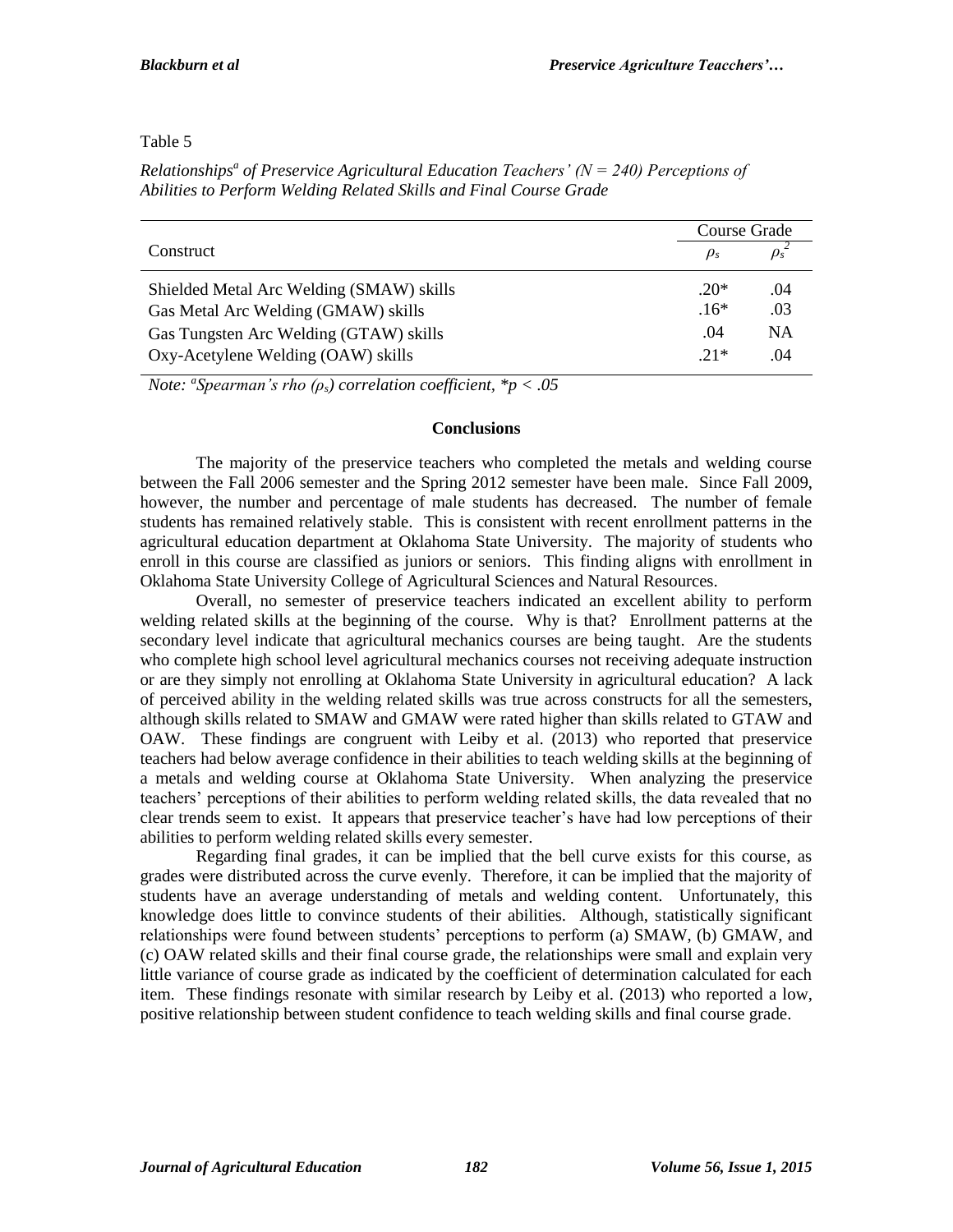# **Recommendations for Practice**

The findings of this study should be shared with the instructor of record. Specifically, the instructor should be pleased that, although students enter the course with rather low levels of experience related to performing various welding skills, they have been able to improve their competency by way of their final grade in the course. However, with approximately 43% receiving a grade of *C* or worse, there is room for improvement.

Data should continue to be collected each semester to determine the impact the course has on students' levels of readiness to learn, apply, and later teach the concepts to secondary students. This readiness measure allows the instructor to begin course instruction at the level of the students (Newcomb et al., 2004) and teach the agricultural mechanics skills necessary for their future employment (Becker, 1964; Shultz, 1971). The instructor should recognize that the majority of students indicated little to no experience in performing these welding related skills prior to enrolling in the course. Thus, efforts should be made by the instructor to ensure that students learn the fundamental competencies related to the course in an attempt to increase their overall ability in using the equipment and machinery appropriately. Because the course is introductory in nature, the instructor should strive for mastery of the course content by way of making special accommodations for additional practice.

To obtain mastery in any area requires additional practice (Bandura, 1982). Newcomb et al. (2004) highlighted the importance of *student readiness*. The authors stressed that teachers should begin where the students are in relation to their level of readiness to receive the content. As such, teacher educators at Oklahoma State University should consider additional opportunities for students to practice their skills in an applied fashion. One such way is to offer a series of onecredit hour weekend, outreach courses. The purpose of these courses could be two-fold: a) to allow students who have taken the course to experience additional, hands-on experiences related to welding and cutting with a focus on the pedagogical delivery of teaching these concepts to future students, and b) to serve as a leveling course for those students who do not have former experiences in agricultural mechanics. The latter option would allow students who are truly novices to begin building their self-efficacy prior to enrolling in a full-blown, semester-long course. Thus, when students enter the metals and welding course, less time could be spent getting students ready to learn the basics, which would allow for students to experience more advanced level concepts and skills specific to the job of teaching agricultural mechanics, which is important for developing *sector-specific* human capital (Smith, 2010).

Another option for those who have limited previous experiences related to agricultural mechanics is the creation of a series of online modules designed to introduce students to the terminology and competencies needed for welding. With the expansion of digital game-based learning (DGBL), students could be exposed to simulated welding as a means for developing competence and confidence prior to enrolling in the metals and welding course (Oblinger, 2006).

Finally, professional development should exist for in-service teachers. Perhaps current teachers suffer from a lack of understanding and efficacy related to teaching welding. With science, technology, engineering, and mathematics (STEM) competencies in high demand, agricultural education teachers stand poised to deliver key concepts needed in the 21st century. However, for that to happen, agricultural education teachers must be knowledgeable about and competent in teaching the basic skills related to agricultural mechanics (Leiby et al., 2013). Therefore, efforts should be devoted to re-introduce basic competencies to teachers through inservice workshops.

Teacher educators should realize that many of the students entering agriculture teacher preparation programs do not possess technical knowledge in many areas, including agricultural mechanics. Even at the post-secondary level, there should be emphasis in basic knowledge and skill development before mastery can be assumed (Bandura, 1982). Teacher educators in agriculture should also strive to build a culture of lifelong learning among preservice teachers.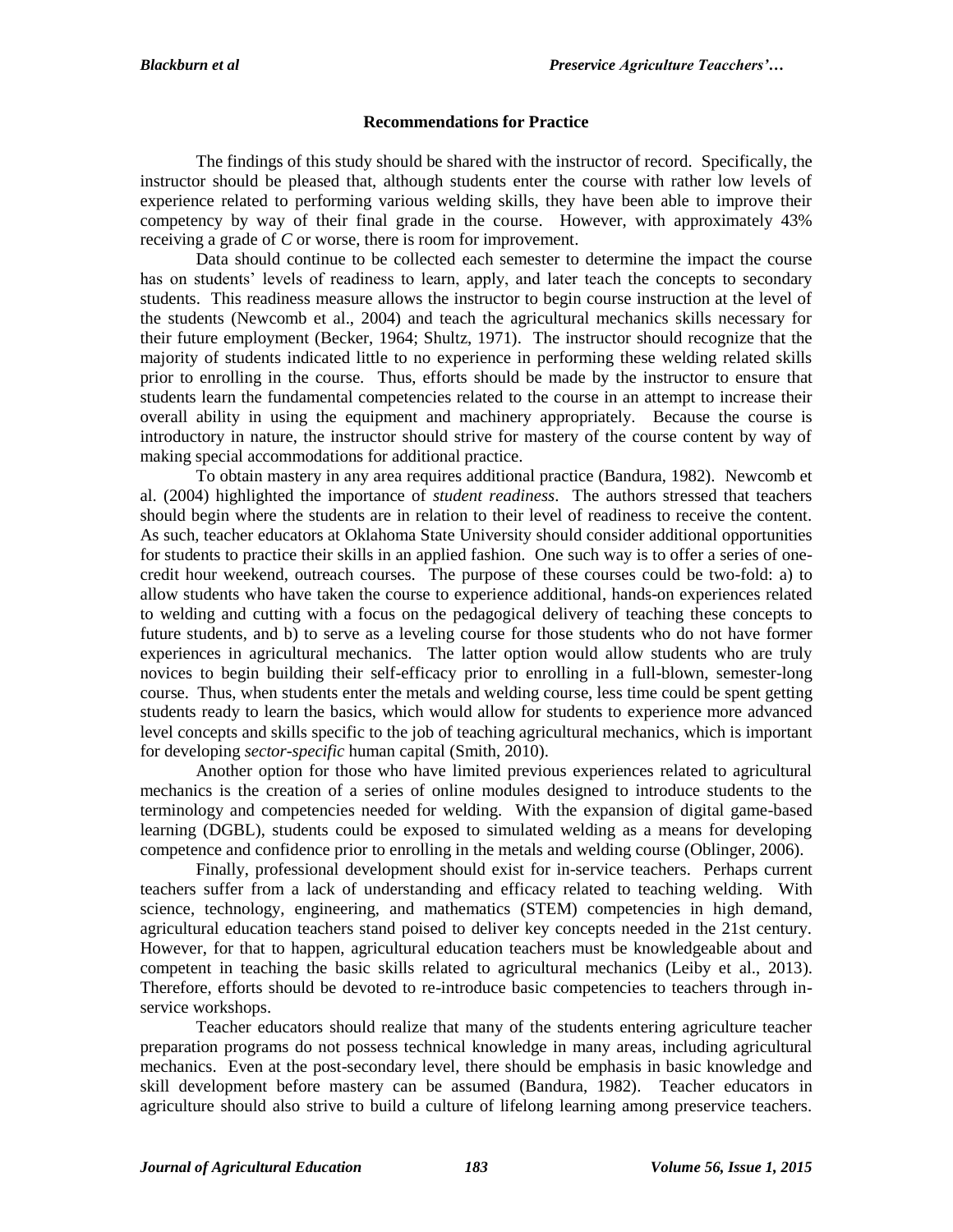Due to the broad nature of agricultural education and the standards imposed by states and universities, it is "impossible to give adequate training in a four-year college program" (Phipps, Osborne, Dyer, & Ball, p. 371). Seeking professional improvement and possessing excellent subject matter knowledge have been identified as indicators of effective agriculture teachers (Roberts & Dyer, 2004).

# **Recommendations for Future Research**

This longitudinal study focused on preservice teachers' perceptions of their abilities to perform welding related skills at the beginning of the course. Future data collection should also include student perceptions of their abilities to perform the welding skills at the end of the course. Doing so would allow researchers to determine how teacher self-efficacy (Tschannen-Moran, Wolfolk-Hoy, & Hoy, 1998) is impacted as a result of the semester-long course. Additional personal characteristics data are needed as well. The instrument should be expanded to include students' cumulative grade point average, previous secondary agricultural mechanics experience, and job related agricultural mechanics experience. In addition, the welding perceptions scale should be expanded to include additional anchors that align with Bandura's (1982) social cognitive and Tschannen-Moran et al.'s (1998) teacher self-efficacy scales.

This study found that the numbers of male students enrolling in this course has steadily decreased since 2009. Since this course is a requirement for all preservice teachers at Oklahoma State University, it stands to reason that fewer males are choosing agricultural education as a career. Future research should investigate career choice of students to determine why fewer male students are choosing agricultural education as a profession.

This study focused on skills related to various welding related processes only. Agricultural mechanics is a diverse curriculum with more instructional topics than just welding (Leiby et al., 2013). In Oklahoma, students take additional courses in small gasoline engines, structures, and electricity. Therefore, similar studies should be conducted in these areas of agricultural mechanics to determine students' competence and perceptions of their skills.

# **Implications**

For the past 10 semesters, preservice teachers have indicated they have little to no experience performing welding related skills. There were, however, approximately 5,000 secondary agriculture students enrolled in the APT pathway the past two academic years (ODCTE, 2012). Further, most preservice agricultural education teachers at Oklahoma State University completed courses in school-based agricultural education (Jon Ramsey, personal communication, September 28, 2012). Wells, Perry, Anderson, Shultz, and Paulsen (2013) reported strong relationships between quantity of high school agricultural mechanics courses completed and preservice teachers' intentions to enroll in post-secondary agricultural mechanics courses. It can be implied that a large majority of students are entering their teacher education program without even the most basic human capital in agricultural mechanics. Why is that? First, perhaps teachers at the secondary level are not teaching agricultural mechanics thoroughly and comprehensively. It is possible that students with interest and ability in agricultural mechanics are choosing not to pursue a major in agricultural education. Perhaps teachers are lacking in confidence and competence in the area of agricultural mechanics and need to invest in their own human capital regarding this subject area. Finally, perhaps students are being misguided in their education and are learning bad habits regarding their performance in the area of agricultural mechanics. Perhaps quality of agricultural mechanics instructional experiences at the secondary level impacts students' perceived ability to perform essential skills at the postsecondary level.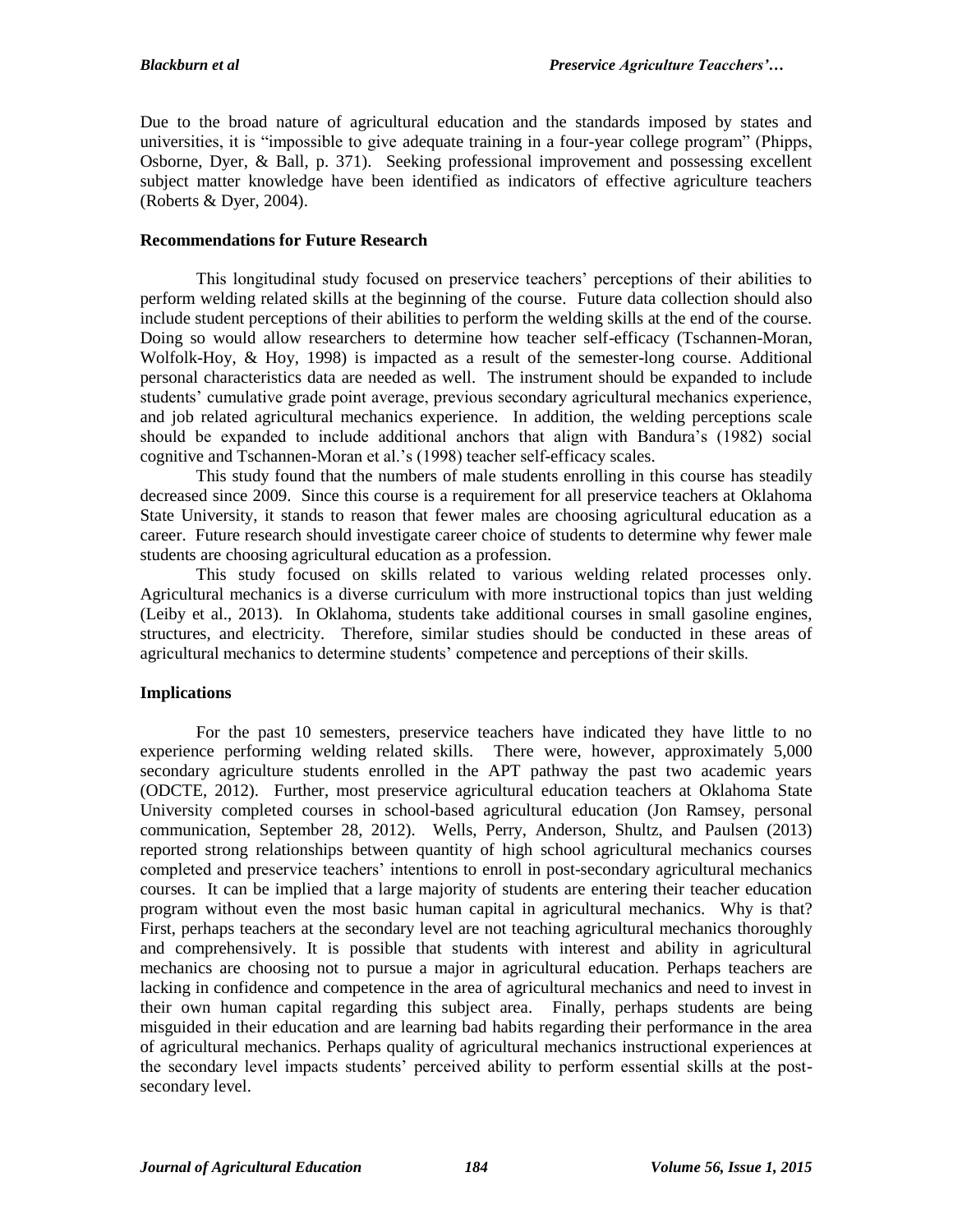Many of the preservice teachers in this population completed the course with a "C" grade or lower. How does average (or worse) course performance translate into teaching ability? Having an excellent knowledge of technical subject matter has been identified as a characteristic of effective agriculture teachers (Roberts & Dyer, 2004). It is safe to assume that some of the preservice teachers in this study are now in the teaching profession and some may be in charge of the agricultural mechanics curriculum in their respective schools. Have these teachers sought professional improvement in metals and welding?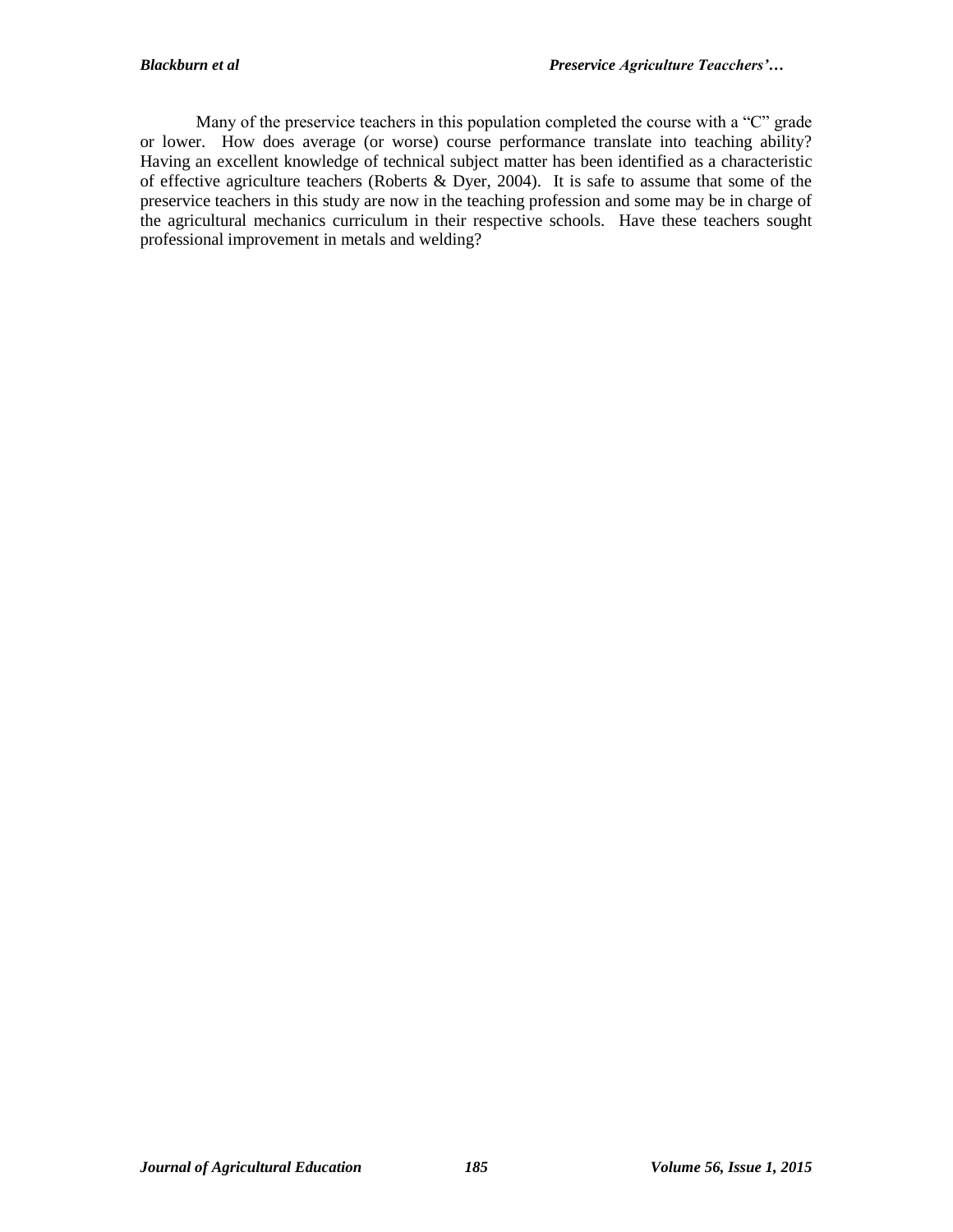#### **References**

- Bandura, A. (1982). The self and mechanisms of agency. In J. Suls (Ed.), *Psychological Perspectives on the Self*, (Vol. 1) (pp. 3–39). Cambridge, England: Cambridge University Press.
- Becker, G. (1964). *Human capital: A theoretical and empirical analysis with special reference to education*. Chicago, IL: The University of Chicago Press.
- Bernston, E., Sverke, M., & Marklund, S. (2006). Predicting perceived employability: Human capital or labour market opportunities? *Economic and Industrial Democracy, 27*(2), 223– 244. doi: 10.1177/0143831X06063098
- Burris, S., Robinson, J. S., & Terry Jr., R. (2005). Preparation of preservice teachers in agricultural mechanics. *Journal of Agricultural Education, 46*(3), 23–34. doi: 10.5032/jae.2005.03023
- Connors, J. J., & Mundt, J. P. (2001). Characteristics of preservice teacher education programs in agricultural education in the United States. *Proceedings of the 2001 National Agricultural Education Research Conference, 28,* 109–118.
- Creswell, J. W. (2012). *Educational research: Planning, conducting, and evaluating quantitative and qualitative research* (4th ed.). Boston, MA: Pearson.
- Dillard, J. (1991). Agricultural mechanics. *The Agricultural Education Magazine, 64*(4), 6–7. Retrieved from http://www.naae.org/links/agedmagazine/archive/Volume64/ Vol%2064%20No%204.PDF
- Doerfert, D. L. (Ed.) (2011). *National research agenda: American Association for Agricultural Education research priority areas for 2011–2015.* Lubbock, TX: Texas Tech University, Department of Agricultural Education and Communications.
- Garavan, T. N., Morley, M., Gunnigle, P., & Collins, E. (2001). Human capital accumulation: The role of human resource development. *Journal of European Industrial Training, 25*(2), 48–68. doi: 10.1108/EUM0000000005437
- Gay, L. R., Mills, G. E., & Airasian, P. (2009). *Educational research: Competencies for analysis and research* (8th ed.). Upper-Saddle River, NJ: Pearson Education.
- Heckman, J. L. (2000). *Invest in the Very Young*. Chicago, IL: Ounce of Prevention Fund. Retrieved from http://www.ounceofprevention.org/downloads/publications/Heckman.pdf
- Hubert, D. J., & Leising, J. (2000). An assessment of agricultural mechanics course requirements in agriculture teacher education programs in the United States. *Journal of Southern Agricultural Education Research, 50*(1), 24–31. Retrieved from http://www.jsaer.org/pdf/vol50Whole.pdf
- Iannaccone, L. (1990). Religious practice: A human capital approach. *Journal for the Scientific Study of Religion, 29*(3), 297–314. doi: 10.2307/1386460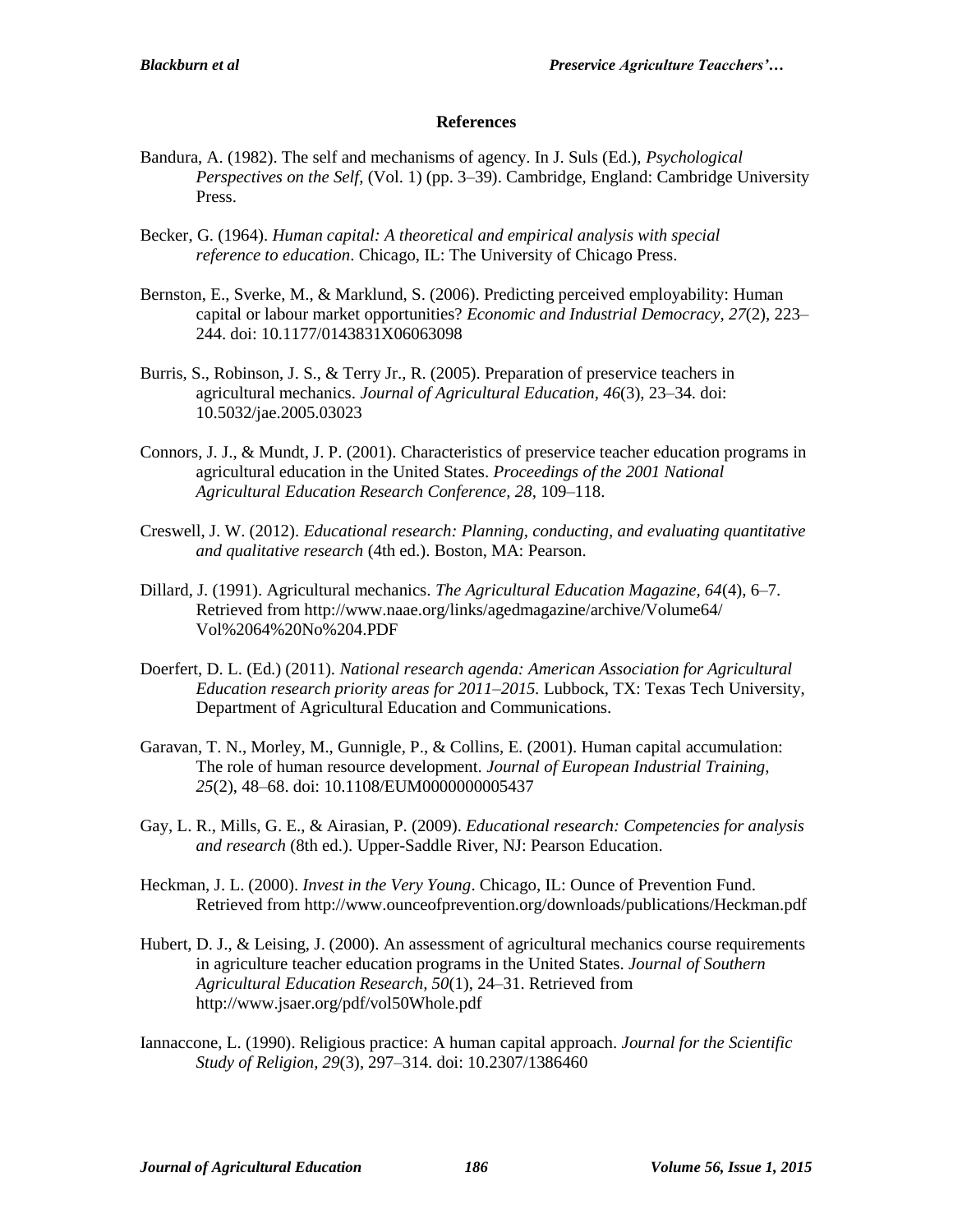- Johnson, D. M., & Schumacher, L. G. (1989). Agricultural mechanics specialists identification and evaluation of agricultural mechanics laboratory management competencies: A modified Delphi approach. *Journal of Agricultural Education, 30*(3), 23–28. doi: 10.5032/jae.1989.03023
- Johnson, D. M., Schumacher, L. G., & Stewart, B. R. (1990). An analysis of the agricultural mechanics laboratory management inservice needs of Missouri agriculture teachers. *Journal of Agricultural Education, 31*(2), 35–39. doi: 10.5032/jae.1990.02035
- Leiby, B. L. (2010). *Preservice agricultural education teachers' knowledge and perceived selfefficacy to teach welding* (Master's thesis). Available from ProQuest Dissertations and Theses database. (UMI No. 1489064)
- Leiby, B., Robinson, J. S., & Key. J. P. (2013). Assessing the impact of a semester-long course in agricultural mechanics on preservice agricultural education teacher's importance, confidence, and knowledge of welding. *Journal of Agricultural Education, 54*(1), 179– 192. doi: 10.5032/jae.2013.01179
- Little, A. W. (2003, December). Motivating learning and the development of human capital. *British Association for International and Comparative Education, 33*(4), 437–452.
- McKim, B. R., & Saucier, P. R. (2011). Agricultural mechanics laboratory management professional development needs of Wyoming secondary agriculture teachers. *Journal of Agricultural Education, 52*(3), 75–86. doi: 10.5032/jae.2011.03075.
- Miller, L. E. (1994). Correlations: Descriptive or inference?. *Journal of Agricultural Education, 35*(1), 5–7. doi: 10.5032/jae.1994.01005
- Newcomb, L. H., McCraken, J. D., Warmbrod, J. R., & Whittington, M. S. (2004). *Methods of teaching agriculture* (3rd.). Upper Saddle River, NJ: Pearson Prentice Hall.
- Oblinger, D. (2006). Simulations, games, and learning. *Educause.* Retrived from http://mobilelearningcourse.pbworks.com/f/Games+and+Learning+ELI3004.pdf
- Oklahoma Department of Career and Technology Education (2006). Agricultural Power & Technology: Welding Technician, *D46903.* Retrieved from http://www.okcareertech.org/about/state-agency/divisions/testing/skillsstandards/ag%20cluster%20skills%20standards%20
- Oklahoma Department of Career and Technology Education (2012). *Enrollment in agricultural power & technology, 2011–2012.* Formal data request submitted August, 23, 2012.
- Oklahoma State University (2012). *Agricultural education undergraduate degree.* Retrieved from http://aged.masked email address/files/aged\_teach\_degreesheet.pdf
- *Oklahoma State University Course Descriptions.* Retrieved from http://registrar.masked email address/index.php?option=com\_content&view=article&id=177
- Phipps, L. J., Osborne, E. W., Dyer, J. E., & Ball, A. (2008). *Handbook on agricultural education in public schools.* Clifton Park, NY: Thomson Delmar Learning.